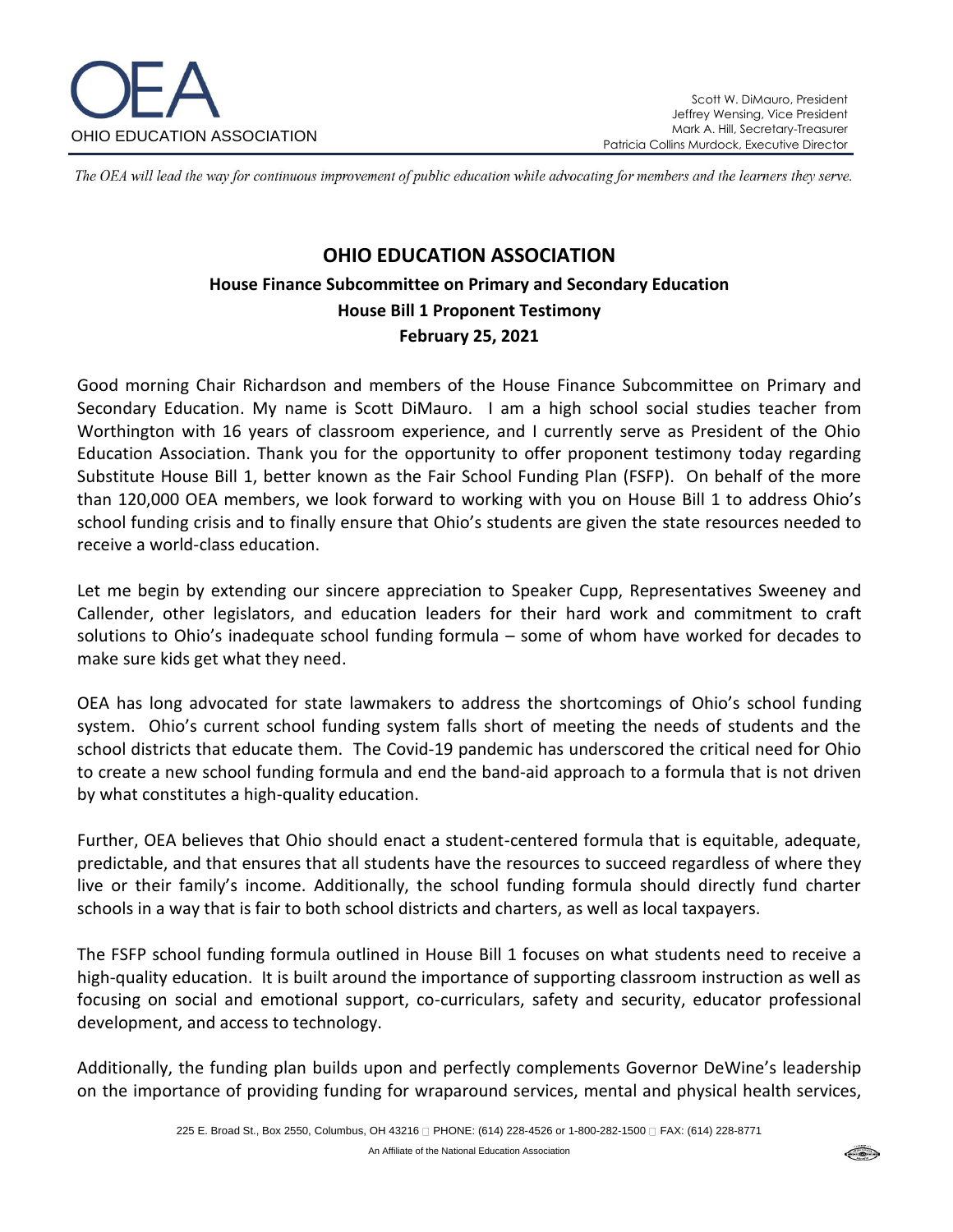and other programs that are critical to the social and emotional development and academic success of the student. The social, emotional, and life support component of the FSFP provides \$50 million more per year than the FY23 Student Wellness and Success Funds would provide for these services under the executive budget. This number would only increase if the economically disadvantaged component of the plan was counted as supporting these same wraparound services, which we believe they would.

The funding formula would provide an additional \$1.99 billion more in state aid annually when fully phased in compared with FY21. About 70% of the increased funds would go to the poorest urban, small town, and rural districts in the state. The plan would also end the use of gain caps and would reduce the number of districts from the state's funding guarantee to fewer than 10 of Ohio's 609 districts. Considering every district is now either capped or guaranteed, this is quite a welcome shift. As if to accentuate how impressive the formula does work is East Cleveland. East Cleveland has been on the state guarantee since the 1970s. Yet this plan will eventually put East Cleveland on the formula – a remarkable achievement thought impossible by many.

## **State/Local Share Calculation**

OEA has argued that Ohio's current formula for determining local share (State Share Index - SSI) was not easily understood. Districts were tied together for purposes of determining each district's SSI. When property values fluctuate in one district or a group of districts, the SSI changed for all the districts in the state. It was impossible for district leaders to replicate their own local share of the state's funding formula. House Bill 1 replaces SSI with a mechanism that address these concerns. The new method for determining the local share is derived by using property values (60%) and income of district residents (40%). Further, each district's local share is not tied to fluctuations in the property values in other districts. OEA supports this change.

#### **Charter and Voucher Funding**

OEA supports the FSFP proposal to direct fund charter school and voucher students rather than the current district pass-through system. Under the current funding system, too many school districts are forced to subsidize the difference between the full per-pupil charter school deduction and the lower per-pupil state aid that a district receives. This results in local public schools having to either cut services for their students, tap into local revenues, or both. Direct funding of charter school students will move Ohio to a fairer system that doesn't pit charter schools and school districts against each other.

#### **Economically Disadvantaged Student Funding**

The Ohio Department of Education is directed to study the true cost of educating economically disadvantaged students in Ohio. Until this study's results are available, the bill's funding formula increases economically disadvantaged student aid base amount from \$272 to \$422 per pupil. OEA supports this \$150 per-pupil increase. However, national research finds that the cost of educating an economically disadvantaged student can be more than twice as high as educating a student who is not